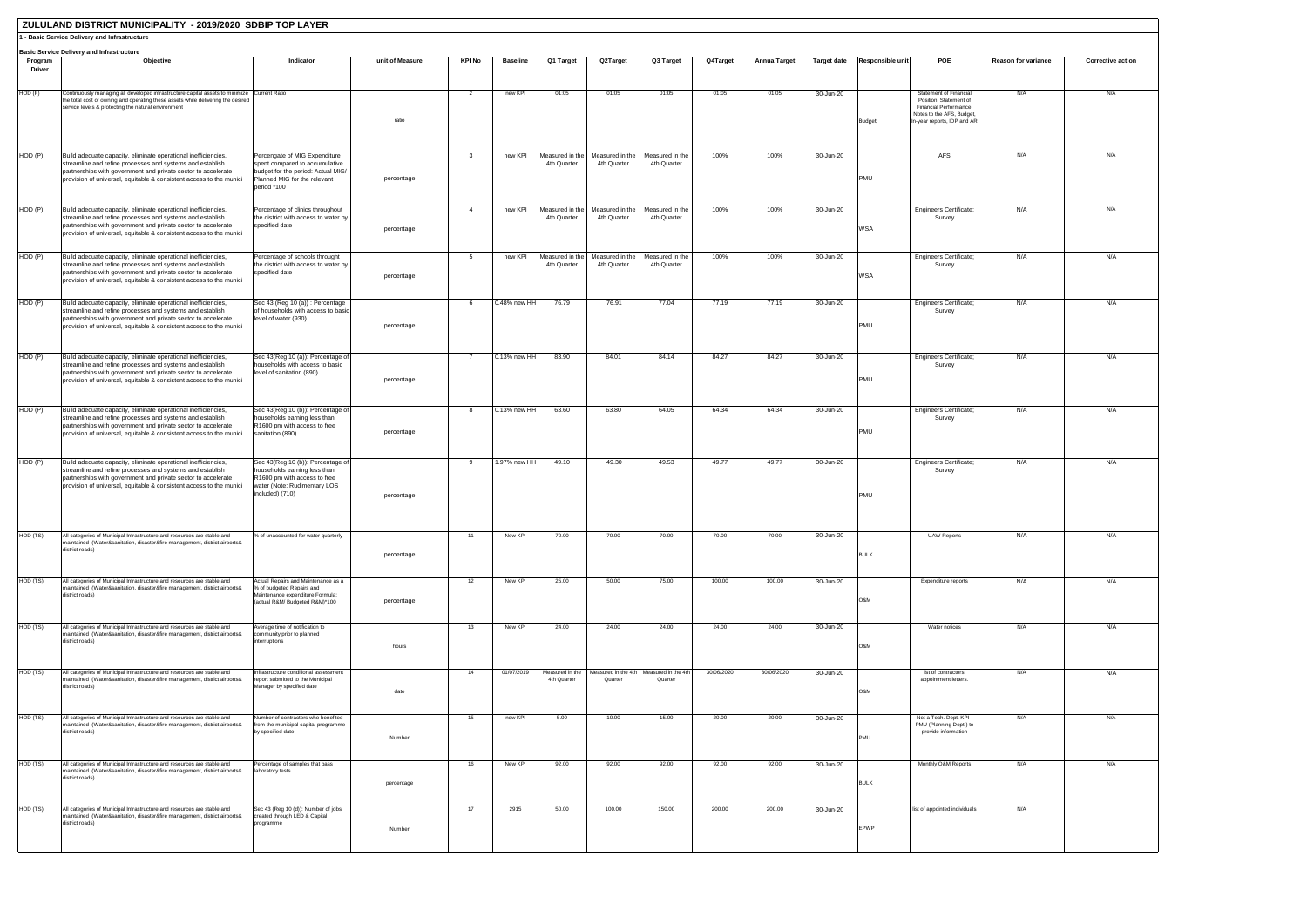|                          |                                                                                                                                                                                                                          |                                                                              |                 |        |                 | Quarter 1                      | Quarter 2                                          | Quarter 3                  | Quarter 4 | Annual        |                    |                        |                                           |  |
|--------------------------|--------------------------------------------------------------------------------------------------------------------------------------------------------------------------------------------------------------------------|------------------------------------------------------------------------------|-----------------|--------|-----------------|--------------------------------|----------------------------------------------------|----------------------------|-----------|---------------|--------------------|------------------------|-------------------------------------------|--|
| Program<br><b>Driver</b> | Objective                                                                                                                                                                                                                | Indicator                                                                    | unit of Measure | KPI No | <b>Baseline</b> | Target                         | <b>Target</b>                                      | <b>Target</b>              | Target    | <b>Target</b> | <b>Target date</b> | Responsible unit       | POE                                       |  |
| HOD (CS)                 | A sound customer/client relationship, improved accountability and<br>responsiveness to the community is achieved and sustained                                                                                           | Number of disaster&municipal health<br>awareness campaigns held by specified | Number          | 21     | 20              | 1.00                           | 1.00                                               | 1.00                       | 1.00      |               | 30-Jun-20          | Disaster<br>management | Internal memeo and<br>attemdence register |  |
| HOD (TS)                 | Effectively handling of community enquiries and responding through an<br>effective customer care service                                                                                                                 | Percentage of logged complaints<br>resolved by specified date                | percentage      | 27     | new KPI         | Measured in the<br>4th Quarter | Measured in the 4th Measured in the 4th<br>Quarter | Quarter                    | 70.00     | 70.00         | 30-Jun-20          | O&M                    | Siza (Customer Care)<br>report            |  |
| HOD (P)                  | Systematic development and or review and monitoring<br>implementation of all municipal policies, bylaws, strategies, plans and of capital budget actually spent on<br>frameworks in line with any applicable legislation | Sec 43 (Reg 10 (c)): Percentage<br>projects identified in IDP                | percentage      | 25     | 100             | measured in 4th<br>quarter     | measured in 4th<br>quarter                         | measured in 4th<br>quarter | 100       | 100           | 30-Jun-20          | <b>PMU</b>             | <b>AFS</b>                                |  |

| Beneficiary list                     | N/A                                                                   | N/A               |  |  |  |  |  |  |  |
|--------------------------------------|-----------------------------------------------------------------------|-------------------|--|--|--|--|--|--|--|
|                                      |                                                                       |                   |  |  |  |  |  |  |  |
|                                      |                                                                       |                   |  |  |  |  |  |  |  |
|                                      |                                                                       |                   |  |  |  |  |  |  |  |
|                                      |                                                                       |                   |  |  |  |  |  |  |  |
|                                      |                                                                       |                   |  |  |  |  |  |  |  |
|                                      |                                                                       |                   |  |  |  |  |  |  |  |
| Water notices                        | N/A                                                                   | N/A               |  |  |  |  |  |  |  |
|                                      |                                                                       |                   |  |  |  |  |  |  |  |
|                                      |                                                                       |                   |  |  |  |  |  |  |  |
|                                      |                                                                       |                   |  |  |  |  |  |  |  |
| <b>WSP Reports</b>                   | N/A                                                                   | N/A               |  |  |  |  |  |  |  |
|                                      |                                                                       |                   |  |  |  |  |  |  |  |
|                                      |                                                                       |                   |  |  |  |  |  |  |  |
|                                      |                                                                       |                   |  |  |  |  |  |  |  |
|                                      |                                                                       |                   |  |  |  |  |  |  |  |
|                                      |                                                                       |                   |  |  |  |  |  |  |  |
|                                      |                                                                       |                   |  |  |  |  |  |  |  |
|                                      |                                                                       |                   |  |  |  |  |  |  |  |
| POE                                  | reason for variance                                                   | corrective action |  |  |  |  |  |  |  |
|                                      |                                                                       |                   |  |  |  |  |  |  |  |
| ernal memeo and<br>emdence register  | N/A                                                                   | N/A               |  |  |  |  |  |  |  |
|                                      |                                                                       |                   |  |  |  |  |  |  |  |
|                                      |                                                                       |                   |  |  |  |  |  |  |  |
|                                      |                                                                       |                   |  |  |  |  |  |  |  |
|                                      |                                                                       |                   |  |  |  |  |  |  |  |
| a (Customer Care)                    | Complaints dealt with but not                                         | N/A               |  |  |  |  |  |  |  |
| report                               | closed out on the system dut to<br>shortage of staff in the technical |                   |  |  |  |  |  |  |  |
|                                      | department to capture all the                                         |                   |  |  |  |  |  |  |  |
|                                      | complaints dealth with on sites                                       |                   |  |  |  |  |  |  |  |
|                                      |                                                                       |                   |  |  |  |  |  |  |  |
|                                      |                                                                       |                   |  |  |  |  |  |  |  |
| <b>AFS</b>                           | Due to national lockdown all                                          | N/A               |  |  |  |  |  |  |  |
|                                      | contractors were suspended<br>on sites                                |                   |  |  |  |  |  |  |  |
|                                      |                                                                       |                   |  |  |  |  |  |  |  |
|                                      |                                                                       |                   |  |  |  |  |  |  |  |
|                                      |                                                                       |                   |  |  |  |  |  |  |  |
|                                      |                                                                       |                   |  |  |  |  |  |  |  |
|                                      |                                                                       |                   |  |  |  |  |  |  |  |
|                                      |                                                                       |                   |  |  |  |  |  |  |  |
| POE                                  | reason for variance                                                   | corrective action |  |  |  |  |  |  |  |
|                                      |                                                                       |                   |  |  |  |  |  |  |  |
| gress report tabled                  | N/A                                                                   | N/A               |  |  |  |  |  |  |  |
|                                      |                                                                       |                   |  |  |  |  |  |  |  |
| he Planning & GIS                    |                                                                       |                   |  |  |  |  |  |  |  |
| ortfolio Commitee                    |                                                                       |                   |  |  |  |  |  |  |  |
|                                      |                                                                       |                   |  |  |  |  |  |  |  |
| nutes of the SDF<br>Project Steering | N/A                                                                   | N/A               |  |  |  |  |  |  |  |
| nmittee; minutes of                  |                                                                       |                   |  |  |  |  |  |  |  |
| e Planning & GIS                     |                                                                       |                   |  |  |  |  |  |  |  |
| ortfolio Committee                   |                                                                       |                   |  |  |  |  |  |  |  |
|                                      |                                                                       |                   |  |  |  |  |  |  |  |
|                                      |                                                                       |                   |  |  |  |  |  |  |  |
| nutes; Attendance<br>Register        | N/A                                                                   | N/A               |  |  |  |  |  |  |  |
|                                      |                                                                       |                   |  |  |  |  |  |  |  |
|                                      |                                                                       |                   |  |  |  |  |  |  |  |
|                                      |                                                                       |                   |  |  |  |  |  |  |  |
|                                      |                                                                       |                   |  |  |  |  |  |  |  |
|                                      |                                                                       |                   |  |  |  |  |  |  |  |
|                                      |                                                                       |                   |  |  |  |  |  |  |  |
|                                      |                                                                       |                   |  |  |  |  |  |  |  |
| POE                                  | reason for variance                                                   | corrective action |  |  |  |  |  |  |  |
| verts of posts; HR                   | N/A                                                                   | N/A               |  |  |  |  |  |  |  |
| Report; Signed                       |                                                                       |                   |  |  |  |  |  |  |  |
| Contracts.                           |                                                                       |                   |  |  |  |  |  |  |  |
|                                      |                                                                       |                   |  |  |  |  |  |  |  |
| emos, Attendance<br>Registers        | N/A                                                                   | N/A               |  |  |  |  |  |  |  |
|                                      |                                                                       |                   |  |  |  |  |  |  |  |
|                                      |                                                                       |                   |  |  |  |  |  |  |  |
| raining Report &                     | N/A                                                                   | N/A               |  |  |  |  |  |  |  |
| ils communications                   |                                                                       |                   |  |  |  |  |  |  |  |
|                                      |                                                                       |                   |  |  |  |  |  |  |  |
|                                      |                                                                       |                   |  |  |  |  |  |  |  |
|                                      |                                                                       |                   |  |  |  |  |  |  |  |
|                                      |                                                                       |                   |  |  |  |  |  |  |  |
| merging farmers                      | N/A                                                                   | N/A               |  |  |  |  |  |  |  |
| support plan                         |                                                                       |                   |  |  |  |  |  |  |  |
|                                      |                                                                       |                   |  |  |  |  |  |  |  |
|                                      |                                                                       |                   |  |  |  |  |  |  |  |
|                                      |                                                                       |                   |  |  |  |  |  |  |  |
|                                      |                                                                       |                   |  |  |  |  |  |  |  |

| HOD (CS) | Progressively enhance the capabilities of the municipality to prevent and<br>respond to disasters effectively and efficiently by complying with laws, building installed in identified rural households<br>disaster management capacity, strengthening relations with stakeholders and by specified date<br>improve community | Number of lightning conductors                                         |        |    | new KPI | Measured in 4th<br>quarter | Measured in 4th<br>quarter | Measured in 4th<br>quarter | 100.00 | 100                                           | 30-Jun-20 |     | Beneficiary list   | N/A |
|----------|-------------------------------------------------------------------------------------------------------------------------------------------------------------------------------------------------------------------------------------------------------------------------------------------------------------------------------|------------------------------------------------------------------------|--------|----|---------|----------------------------|----------------------------|----------------------------|--------|-----------------------------------------------|-----------|-----|--------------------|-----|
|          |                                                                                                                                                                                                                                                                                                                               |                                                                        | Number |    |         |                            |                            |                            |        |                                               |           | LED |                    |     |
| HOD (TS) | All categories of Municipal Infrastructure and resources are stable and<br>maintained (Water&sanitation, disaster&fire management, district airports&<br>district roads)                                                                                                                                                      | Water supply interruption time per plant<br>less than specified target | hours  | 18 | new KPI | 5.00                       | 5.00                       | 5.00                       | 5.00   | 5.00                                          | 30-Jun-20 | 0&M | Water notices      | N/A |
| HOD (P)  | Continuously managing all developed infrastructure capital assets to Number of water service provider<br>minimize the total cost of owning and operating these assets while<br>delivering the desired service levels & protecting the natural<br>environment                                                                  | performance reports (WSP)<br>considered by WSA per quarter             | Number | 10 | new KPI | 2.00                       | 2.00                       | 2.00                       | 2.00   | 8 WSP reports<br>considerd by 30<br>June 2020 | 30-Jun-20 | WSA | <b>WSP Reports</b> | N/A |
|          | 2 - Good Governance and Public Participation                                                                                                                                                                                                                                                                                  |                                                                        |        |    |         |                            |                            |                            |        |                                               |           |     |                    |     |

|                          |                                                                                                                |                                                                                            |                 |               |                 | Quarter 1                                                                                           | Quarter 2                                                                                                  | Quarter 3                                                                                                  | Quarter 4                                                                                                                   | Annual        |                    |                  |                                                                                                                     |                 |
|--------------------------|----------------------------------------------------------------------------------------------------------------|--------------------------------------------------------------------------------------------|-----------------|---------------|-----------------|-----------------------------------------------------------------------------------------------------|------------------------------------------------------------------------------------------------------------|------------------------------------------------------------------------------------------------------------|-----------------------------------------------------------------------------------------------------------------------------|---------------|--------------------|------------------|---------------------------------------------------------------------------------------------------------------------|-----------------|
| Program<br><b>Driver</b> | Objective                                                                                                      | Indicator                                                                                  | unit of Measure | <b>KPI No</b> | <b>Baseline</b> | <b>Target</b>                                                                                       | Target                                                                                                     | Target                                                                                                     | Target                                                                                                                      | <b>Target</b> | <b>Target date</b> | Responsible unit | <b>POE</b>                                                                                                          | reason for vari |
| HOD (P)                  | Promoting and conserving the natural environment through land use<br>management policies, plans and frameworks | Percentage of identified activities<br>from the SEMP implemented by a<br>specified date    | percentage      | 32            | new KPI         | measured in 4th<br>quarter                                                                          | measured in 4th<br>quarter                                                                                 | measured in 4th<br>quarter                                                                                 | 20.00                                                                                                                       | 20            | 30-Jun-20          | GIS              | Progress report tabled<br>to the Planning & GIS<br>Portfolio Commitee                                               | N/A             |
| HOD(P)                   | Promoting and conserving the natural environment through land use<br>management policies, plans and frameworks | <b>Reviewed Spatial Development</b><br>Framework submitted to Council<br>by specified date | Date            | 33            | new KPI         | Project Scope<br>tabled and<br>adopted by the<br>SDF project<br>steering<br>committee<br>30/09/2019 | Service provider<br>awarded contract<br>to review the<br>spatial<br>development<br>framework<br>30/12/2019 | Preliminary report<br>tabled and<br>onsidered by the<br>sdf Project<br>Steering<br>Committee<br>31/03/2020 | Situational<br>Analysis of the<br>Spatial<br>Development<br>Framework tabled<br>to the SDF Project<br>Steering<br>Committee | 30/06/2020    | 30-Jun-20          | <b>IDP</b>       | Minutes of the SDF<br><b>Project Steering</b><br>Committee; minutes of<br>the Planning & GIS<br>Portfolio Committee | N/A             |
| HOD(P)                   | Promoting integrated human settlements in spatial development<br>strategies, frameworks and policies           | Number Planning and<br>Development Technical Forums<br>held per quarter                    | Number          | 34            | new KPI         | 1.00                                                                                                | 1.00                                                                                                       | 1.00                                                                                                       | 1.00                                                                                                                        |               | 30-Jun-20          | <b>IDP</b>       | Minutes: Attendance<br>Register                                                                                     | N/A             |

|                          |                                                                                                                                                               |                                                                                                           |            |        |                 | Quarter 1                                                              | Quarter 2                                                                                                                                                                                  | Quarter 3                                                                                                                                                    | Quarter 4                                                        | Annual        |                    |                  |                                                     |                     |                   |
|--------------------------|---------------------------------------------------------------------------------------------------------------------------------------------------------------|-----------------------------------------------------------------------------------------------------------|------------|--------|-----------------|------------------------------------------------------------------------|--------------------------------------------------------------------------------------------------------------------------------------------------------------------------------------------|--------------------------------------------------------------------------------------------------------------------------------------------------------------|------------------------------------------------------------------|---------------|--------------------|------------------|-----------------------------------------------------|---------------------|-------------------|
| Program<br><b>Driver</b> | Objective                                                                                                                                                     | Indicator                                                                                                 |            | KPI No | <b>Baseline</b> | <b>Target</b>                                                          | Target                                                                                                                                                                                     | Target                                                                                                                                                       | Target                                                           | <b>Target</b> | <b>Target date</b> | Responsible unit | POE                                                 | reason for variance | corrective action |
| HOD (Co)                 | Optimise workforce productivity by enforcing a sound organizational<br>culture                                                                                | Percentage of budgeted vacant<br>posts filled according to the<br>adopted organogram by specified         | percentage | 35     | new KPI         | Measured in 4th<br>Quarter                                             | Measured in 4th<br>Quarter                                                                                                                                                                 | Measured in 4th<br>Quarter                                                                                                                                   |                                                                  | 85.00         | 30-Jun-20          |                  | Adverts of posts; HR<br>Report; Signed<br>Contracts | N/A                 | N/A               |
| HOD (Co)                 | Optimise workforce productivity by enforcing a sound organizational<br>culture                                                                                | Number of employees trained on<br>Batho Pele principles and service<br>delivery charter by specified date | Number     | 37     | new KPI         | 50.00                                                                  | 50.00                                                                                                                                                                                      | 50.00                                                                                                                                                        | 50.00                                                            | 200.00        | 30-Jun-20          |                  | Memos, Attendance<br>Registers                      | N/A                 | N/A               |
| HOD (Co)                 | Optimise workforce productivity by enforcing a sound organizationa<br>culture                                                                                 | Sec 43(reg 10)(f): Percentage of<br>Municipal budget actually spent on<br>skills Development Plan         |            | 40     | 56.42%          | Measured in 4th<br>Quarter                                             | Measured in 4th<br>Quarter                                                                                                                                                                 | Measured in 4th<br>Quarter                                                                                                                                   | 100.00                                                           | 100.00        | 30-Jun-20          |                  | Training Report &<br>Emails communications          | N/A                 | N/A               |
|                          |                                                                                                                                                               |                                                                                                           | percentage |        |                 |                                                                        |                                                                                                                                                                                            |                                                                                                                                                              |                                                                  |               |                    |                  |                                                     |                     |                   |
| HOD (CS)                 | Systematic review and monitoring implementation of all municipal policies,<br>bylaws, strategies plans and frameworks in line with any applicable legislation | LED Plan reviewed and adopted by<br>specified date                                                        | date       | 41     | new KPI         | Identified areas for<br>submitted to<br>Municipal Manage<br>30/09/2019 | Draft Terms of<br>review of LED Plan Refference tabled to<br>the Finance and<br>Budgeting, Social<br>and Community<br>Development, LED<br>and Tourism<br>Portfolio Committee<br>30/12/2019 | Draft LED Plan<br>tabled to the<br>Finance and<br>Budgeting, Social<br>and Community<br>Development, LED<br>and Tourism<br>Portfolio Committer<br>31/03/2020 | Final LED Plan tabled 30/06/2020<br>to the Council<br>30/06/2020 |               | 30-Jun-20          |                  | <b>Emerging farmers</b><br>support plan             | N/A                 | N/A               |

#### **Good Governance and Public Participation**

#### **3 - Spatial Planning and Environmental Management**

# **Municipal Transformation and Organizational Development**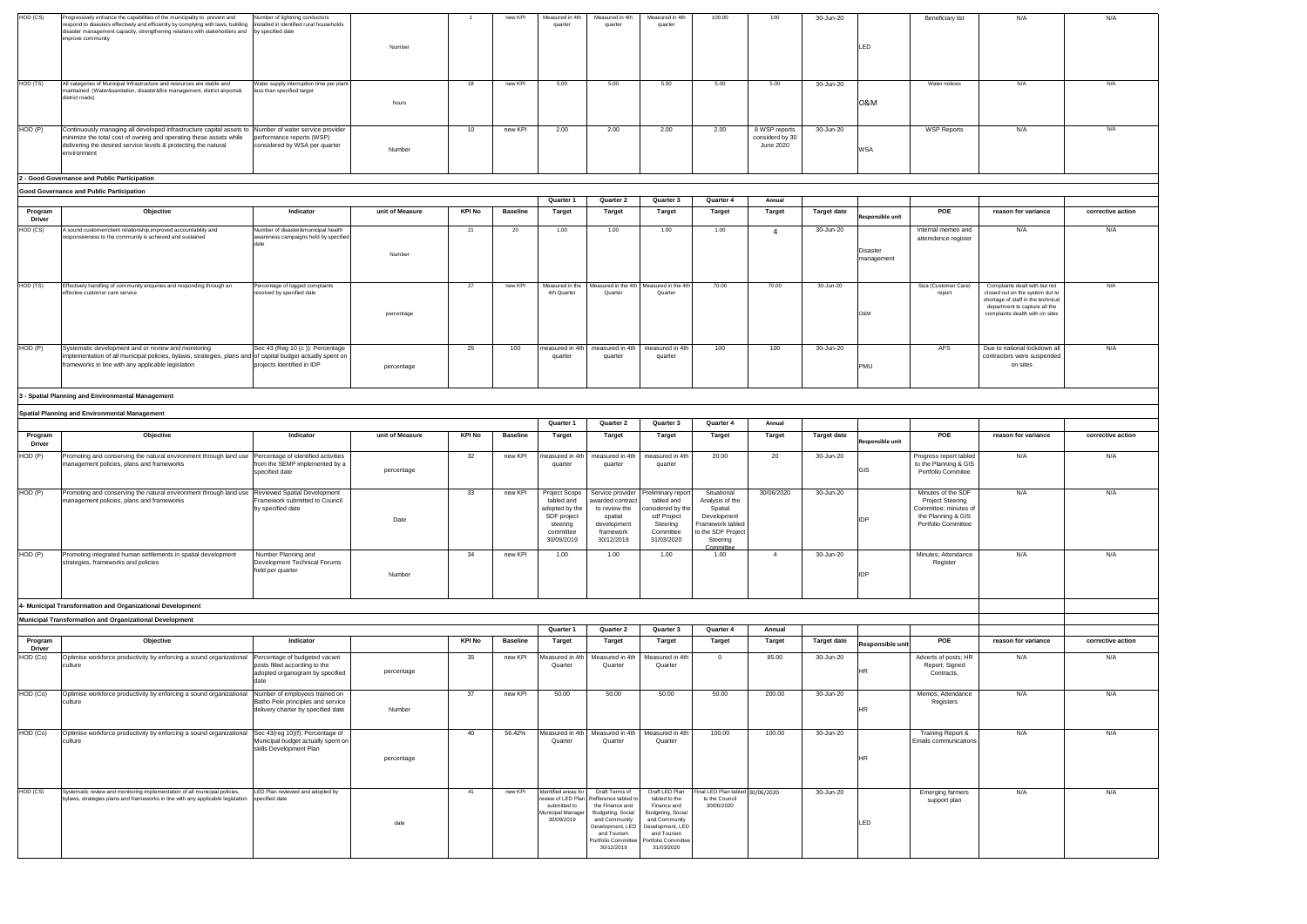| HOD (CS) | Systematic review and monitoring implementation of all municipal policies,<br>bylaws, strategies plans and frameworks in line with any applicable legislation gazzetting to COGTA by specified date | Municipal health bylaws submitted for                  | date   | new KPI | Measured in 3rd<br>quarter | Measured in 3rd<br>quarter | 31/03/2020 | Measured in 3rd<br>quarter | 15/04/2020 | 30-Jun-20 | Municipal<br>Environmenta<br>health | There is a signed<br>Reviewal of the<br>municipal health plan<br>and Full Final laboratory<br>report |
|----------|-----------------------------------------------------------------------------------------------------------------------------------------------------------------------------------------------------|--------------------------------------------------------|--------|---------|----------------------------|----------------------------|------------|----------------------------|------------|-----------|-------------------------------------|------------------------------------------------------------------------------------------------------|
| HOD (Co) | Working with recognised worker unions active in the municipality to<br>promote and encourage orderly collective bargaining                                                                          | Number Local labour forum<br>meetings held per quarter | Number | new KPI | 1.00                       | 1.00                       | 1.00       | 1.00                       | 4.00       | 30-Jun-20 |                                     | Attendance registers &<br>Minutes.                                                                   |

| There is a signed<br>Reviewal of the<br>nunicipal health plan<br>d Full Final laboratory<br>report                               | N/A                 | N/A               |
|----------------------------------------------------------------------------------------------------------------------------------|---------------------|-------------------|
| ttendance registers &<br>Minutes.                                                                                                | N/A                 | N/A               |
|                                                                                                                                  |                     |                   |
|                                                                                                                                  |                     |                   |
| POE                                                                                                                              | reason for variance | corrective action |
| roof of submisssioand<br>municipal health<br>operational plan                                                                    | N/A                 | N/A               |
| ZDM Sethembe<br>agricultural support<br>programme                                                                                | N/A                 | N/A               |
| proof of submission                                                                                                              | N/A                 | N/A               |
| udget confirmation of<br>Majomela and<br>agreement                                                                               | N/A                 | N/A               |
| Attendance register                                                                                                              | N/A                 | N/A               |
| There Is a letter to<br>Department of<br>conomic Development<br>Tourism and<br>environmental affairs<br>and Agreement            | N/A                 | N/A               |
| acknowledgement of<br>receipt by the MM                                                                                          | N/A                 | N/A               |
|                                                                                                                                  |                     |                   |
|                                                                                                                                  |                     |                   |
|                                                                                                                                  |                     |                   |
| POE                                                                                                                              | reason for variance |                   |
|                                                                                                                                  |                     | corrective action |
| Statement of financial<br>position, Statement of<br>Financial Performance,<br>otes to the AFS, Budget,<br>In-Year                | N/A                 | N/A               |
| Statement of financial<br>position, Statement of<br>Financial Performance,<br>otes to the AFS, Budget,<br>In-Year                | N/A                 | N/A               |
| Statement of financial<br>position, Statement of<br>Financial Performance,<br>otes to the AFS, Budget,<br>n-Year reorts IDP & AR | N/A                 | N/A               |
| Statement of Financial<br>Position, Notes to AFS,<br>idget, In-year reports and<br>AR, Age Analysis of<br>Creditors              | N/A                 | N/A               |
| Statement Financial<br>Performance, Notes to<br>Annual Financial<br>Statements and AR                                            | N/A                 | N/A               |
| <b>Statement Financial</b><br>Position, Budget and AR                                                                            | N/A                 | N/A               |
| Statement of Financial<br>Position, Statement of<br>Financial Performance,<br>otes to the AFS, Budget,<br>In-Year                | N/A                 | N/A               |
|                                                                                                                                  |                     |                   |

|                   | <b>Local Economic and Social Development</b>                                                                                                                                                                                         |                                                                                                                                    |                 |        |                 |                                                                            |                                                                                                            |                                                                           |                                                                                                                       |               |                    |                      |                                                                                                                       |                     |                   |
|-------------------|--------------------------------------------------------------------------------------------------------------------------------------------------------------------------------------------------------------------------------------|------------------------------------------------------------------------------------------------------------------------------------|-----------------|--------|-----------------|----------------------------------------------------------------------------|------------------------------------------------------------------------------------------------------------|---------------------------------------------------------------------------|-----------------------------------------------------------------------------------------------------------------------|---------------|--------------------|----------------------|-----------------------------------------------------------------------------------------------------------------------|---------------------|-------------------|
|                   |                                                                                                                                                                                                                                      |                                                                                                                                    |                 |        |                 | Quarter 1                                                                  | Quarter 2                                                                                                  | Quarter 3                                                                 | Quarter 4                                                                                                             | Annual        |                    |                      |                                                                                                                       |                     |                   |
| Program<br>Driver | Objective                                                                                                                                                                                                                            | Indicator                                                                                                                          | unit of Measure | KPI No | <b>Baseline</b> | <b>Target</b>                                                              | Target                                                                                                     | Target                                                                    | <b>Target</b>                                                                                                         | <b>Target</b> | <b>Target date</b> | Responsible unit     | <b>POE</b>                                                                                                            | reason for variance | corrective action |
| HOD (CS)          | ssess environmental health risk, provide information to the public and<br>mplement a range of programmes and projects to create partnerships<br>amongst communities, health services, housing department and private sector          | Reviewed Municipal Health Plan tabled<br>to the Council by specified date                                                          | date            | 49     | 01/07/2019      |                                                                            |                                                                                                            |                                                                           |                                                                                                                       | 30/06/2020    | 30-Jun-20          | Health               | proof of submisssioand<br>municipal health<br>operational plan                                                        | N/A                 | N/A               |
| HOD (CS)          | Build the capacity of emerging farmers to market produce through<br>transformation of the local economy and local marketing and harnessing<br>existing commodity value chains                                                        | Emerging farmer and SMME support<br>plan prepared and submitted to the<br>Municipal Manager by specified date                      | date            | 50     | new KPI         | Measured in the<br>2nd quarter                                             | 30/12/2019                                                                                                 | Measured in the 2n<br>quarter                                             | 30/06/2020                                                                                                            | 30/06/2020    | 30-May-20          | LED                  | ZDM Sethembe<br>agricultural support<br>programme                                                                     | N/A                 | N/A               |
| HOD (CS)          | Inhance nests of economic activity through a town and village development<br>programme                                                                                                                                               | Social Development programme<br>submitted to the Municipal Manager by<br>specified date                                            | date            | 51     | new KPI         | Measured in 4th<br>quarter                                                 | Measured in 4th<br>quarter                                                                                 | Measured in 4th<br>quarter                                                | 30/06/2020                                                                                                            | 30/06/2020    | 30-Jun-20          | Special<br>Programms | proof of submission                                                                                                   | N/A                 | N/A               |
| HOD (CS)          | Enhance nests of economic activity through a town and village development<br>programme                                                                                                                                               | Town and Village Development<br>Programme developed and submitted<br>to the Municipal Manager by specified<br>date (Business Plan) | date            | 52     | new KPI         | Measured in the 2nd No less than 2<br>quarter                              | pplications for<br>funding to develop the<br>own and Village<br>Development<br>gramme submitter            | Measured in the 2n<br>quarter                                             | Measured in the 2nd 30/06/2020<br>quarter                                                                             |               | 30-Jun-20          | LED                  | Budget confirmation of<br>Majomela and<br>agreement                                                                   | N/A                 | N/A               |
| HOD (CS)          | Promote skills development aligned with economic sectors to enable<br>communities to participate in the local economy                                                                                                                | Number of LED awareness events held<br>to market municipal programmes by<br>specified date                                         | Number          | 53     | new KPI         | 1.00                                                                       | 1.00                                                                                                       | 1.00                                                                      | 2 LED Awareness<br>held on 20 April 2020<br>21 April 2020                                                             |               | 30-Jun-20          | LED                  | Attendance register                                                                                                   | N/A                 | N/A               |
| HOD (CS)          | Promote the establishment of strategic tourism linkages and attractions of the   Draft Tourism&Marketing Strategy<br>District, while actively facilitating the development of authentic, focused and<br>sophisticated tourism assets | submitted to MM by specified date                                                                                                  | date            | 54     | new KPI         | Procument&<br>appointment of<br>suitable service<br>provider<br>30/09/2019 | development of the<br>Tourism Plan<br>submitted to the<br>ortfolio committee<br>for approval<br>30/12/2019 | Process Plan for the Status quo report to<br>portfolio comm<br>31/03/2020 | Draft Tourism&M 30/06/2020<br>Strategy /funding<br>pproved waiting for<br>the consultant<br>appointment<br>23/03/2020 |               | 30-Jun-20          | Tourism              | There Is a letter to<br>Department of<br>Economic Developmen<br>Tourism and<br>environmental affairs<br>and Agreement | N/A                 | N/A               |
| HOD (CS)          | Promote the establishment of strategic tourism linkages and attractions of the<br>District, while actively facilitating the development of authentic, focused and<br>sophisticated tourism assets                                    | Economic Investment Strategy<br>reviewed and submitted to the<br>Municipal Manager by specified date                               | date            | 55     | new KPI         | Measured in 4th<br>quarter                                                 | Measured in 4th<br>quarter                                                                                 | Measured in 4th<br>quarter                                                | conomic Investment 30/06/2020<br>Strategy submitted to<br>the Mayor by<br>30/06/2020                                  |               | 30-Jun-20          | Tourism              | acknowledgement of<br>receipt by the MM                                                                               | N/A                 | N/A               |

## **5 - Local Economic and Social Development**

|                          | <b>Fiancial Viability and Management</b>                                                                                                  |                                                                                                                                                                  |                 |               |                 |               |              |           |              |         |           |                  |                                                                                                                                    |                     |
|--------------------------|-------------------------------------------------------------------------------------------------------------------------------------------|------------------------------------------------------------------------------------------------------------------------------------------------------------------|-----------------|---------------|-----------------|---------------|--------------|-----------|--------------|---------|-----------|------------------|------------------------------------------------------------------------------------------------------------------------------------|---------------------|
|                          |                                                                                                                                           |                                                                                                                                                                  |                 |               |                 | Quarter 1     | Quarter 2    | Quarter 3 | Quarter 4    | Annual  |           |                  |                                                                                                                                    |                     |
| Program<br><b>Driver</b> | Objective                                                                                                                                 | Indicator                                                                                                                                                        | unit of Measure | <b>KPI No</b> | <b>Baseline</b> | <b>Target</b> | Target       | Target    | Target       | Target  |           | Responsible unit | POE                                                                                                                                | reason for variance |
| HOD (F)                  | Apply sound financial management practices to keep a positive cash balance,<br>coverage and liquidity ratios                              | Budget implementation - Capital<br>Expenditure Budget Implementation<br>Indicator. Formula - Actual Capital<br>Expenditure / Budget Capital<br>Expenditure x 100 | percentage      | 56            | new KPI         | 0.00          | 0.00         | 0.00      | 0.00         | 90%     | 30-Jun-20 | <b>Budget</b>    | Statement of financial<br>position. Statement of<br>Financial Performance,<br>Notes to the AFS, Budget,<br>In-Year                 | N/A                 |
| $HOD$ $(F)$              | Apply sound financial management practices to keep a positive cash balance, Capital Expenditure to Total<br>coverage and liquidity ratios | Expenditure per quarter                                                                                                                                          | percentage      | 57            | new KPI         | 15.00         | 15.00        | 15.00     | 15.00        | 15.00   | 30-Jun-20 | Paymets          | Statement of financial<br>position, Statement of<br>Financial Performance,<br>Notes to the AFS, Budget,<br>In-Year                 | N/A                 |
| HOD (F)                  | Apply sound financial management practices to keep a positive cash balance,<br>coverage and liquidity ratios                              | Collection Rate                                                                                                                                                  | percentage      | 58            | new KPI         | 85            | 85.00        | 85.00     | 85.00        | 85.00   | 30-Jun-20 | Income           | Statement of financial<br>position, Statement of<br>Financial Performance,<br>Notes to the AFS, Budget,<br>In-Year reorts IDP & AR | N/A                 |
| $HOD$ $(F)$              | Apply sound financial management practices to keep a positive cash balance,<br>coverage and liquidity ratios                              | Creditors Payment Period (Trade<br>Creditors)                                                                                                                    | days            | 59            | 30 days         | 30.00         | 30.00        | 30        | 30.00        | 30 days | 30-Jun-20 | Paymets          | Statement of Financial<br>Position, Notes to AFS,<br>Budget, In-year reports and<br>AR, Age Analysis of<br>Creditors               | N/A                 |
| $HOD$ $(F)$              | Apply sound financial management practices to keep a positive cash balance,<br>coverage and liquidity ratios                              | Irregular, Fruitless and Wasteful and<br>Unauthorised Expenditure / Total<br>Operating Expenditure                                                               | percentage      | 60            | new KPI         | -9            | $\mathbf{q}$ |           | $\mathbf{Q}$ | 9%      | 30-Jun-20 | <b>SCM</b>       | Statement Financial<br>Performance, Notes to<br>Annual Financial<br>Statements and AR                                              | N/A                 |
| HOD (F)                  | Apply sound financial management practices to keep a positive cash balance,<br>coverage and liquidity ratios                              | Level of Cash Backed Reserves (Net<br>Assets - Accumulated Surplus)                                                                                              | percentage      | 61            | new KPI         | 95.00         | 95.00        | 95.00     | 95.00        | 95%     | 30-Jun-20 | <b>Budget</b>    | <b>Statement Financial</b><br>Position, Budget and AR                                                                              | N/A                 |
| HOD (F)                  | Apply sound financial management practices to keep a positive cash balance, Net Debtors Days<br>coverage and liquidity ratios             |                                                                                                                                                                  | days            | 62            |                 | 180           | 189          | 180.00    | 180.00       | 180.00  | 30-Jun-20 | Income           | Statement of Financial<br>Position, Statement of<br>Financial Performance,<br>Notes to the AFS, Budget,<br>In-Year                 | N/A                 |

### **6 - Financial Viability and Management**